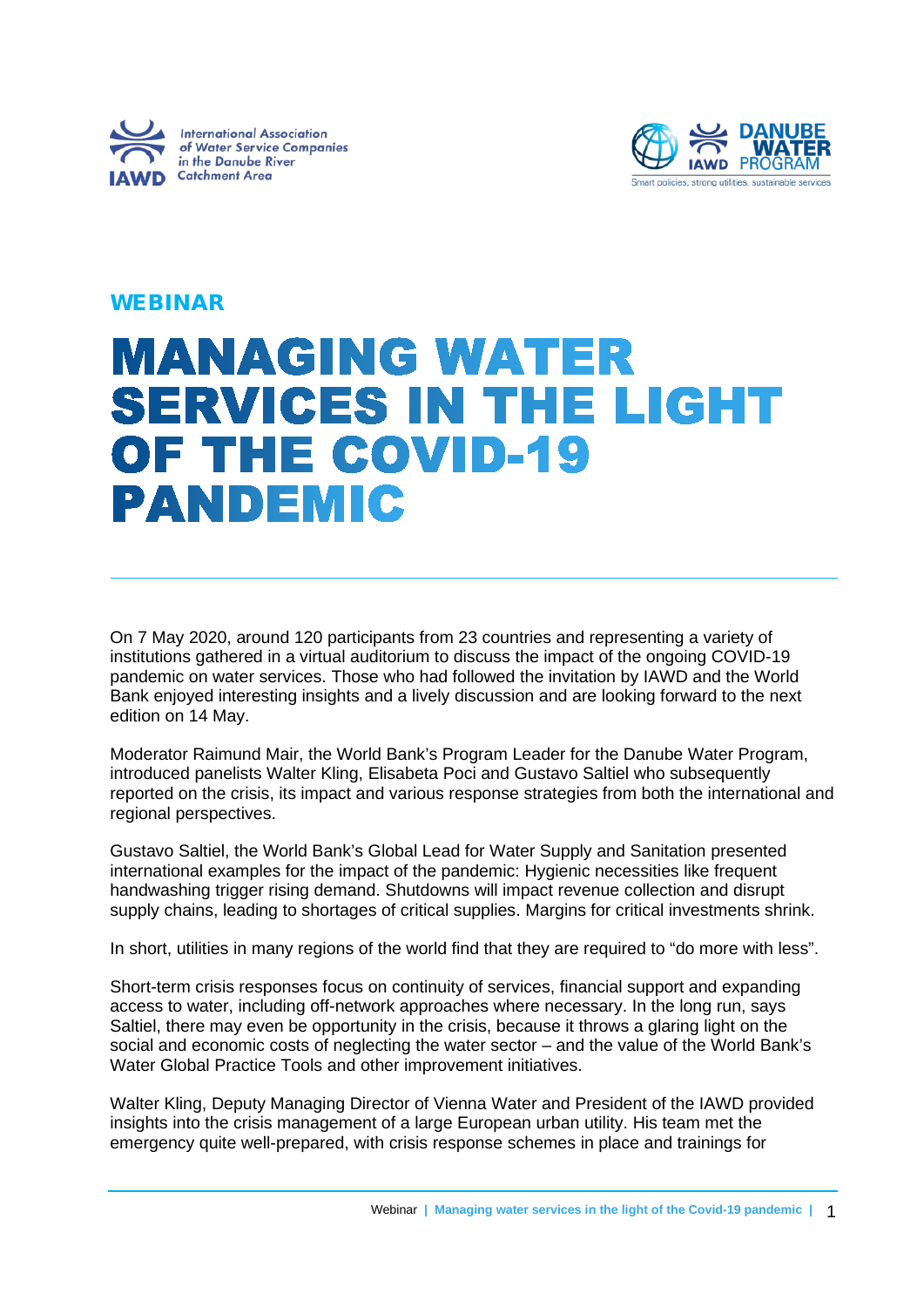

numerous scenarios a regular feature of Vienna Water's team building programs. On a side note, though, Kling reveals that among dozens of possible emergency scenarios, his team had considered a pandemic quite unlikely. The upside of the situation is that in the current situation, Vienna Water is not on the front line of containment and mitigation efforts:

### "Municipal authorities pretty much told us to keep the water running and to leave the rest to them."

Accordingly, the organization's crisis response focused largely on staff protection, transferring as many activities as possible to home offices, shutting down buildings, providing the necessary security and now, with Austria enjoying the success of an early and thorough lockdown, reversing the process and returning to normal operations, including the current construction sites. Which includes, as Walter King notes, preparations for a possible second wave of infections and a subsequent second shutdown.

Elisabeta Poci, Deputy Executive Director of Albania's Water Supply and Sewerage Association contributed hard data about the situation in her market, because her organization had undertaken a survey among member utilities to measure the initial impact of COVID-19, and to review the crisis response of utilities. She reports that present and anticipated challenges regarding service continuity during the crisis include the impact of absenteeism on field and treatment operations for half the member utilities.

Supply chain disruptions causing shortages of treatment chemicals or personal protective equipment are not yet of concern, but widely anticipated to hit during the next months. Revenue generation and cash flow are a pressing concern for over 90%, with impacts on revenues estimated to reach up to 70% in the next 3 months, and up to 60% by the end of the year. Albania's utilities responded according to their crisis and continuity plans, introducing telework and social distancing policies and building reserves of trained staff to ensure continuous operations in spite of absenteeism. Poci finds the results of this survey quite encouraging, with the necessary protection measures for staff and customers in place and continuity of supply ensured. She shares Gustavo Saltiel's optimistic expectation that the crisis experience will build awareness for the importance of the sector and motivate future investments:

### "Everybody seems to realize that these days, water is our best friend."

The ensuing Q&A session had a strong focus on the revenue question, with the panelists in strong consensus that any solution is preferable to more or less protracted revenue cuts for utilities: "We would never consider reducing telecom or energy tariffs - so why water?" asked Elisabeta Poci. She recommends that utilities and associations use the crisis to educate customers and policymakers about the importance of water. Gustavo Saltiel agrees:

> "We need to give a clear and powerful message that governments must not undermine the viability of the utilities and decisions regarding tariffs and collection will be of consequence."